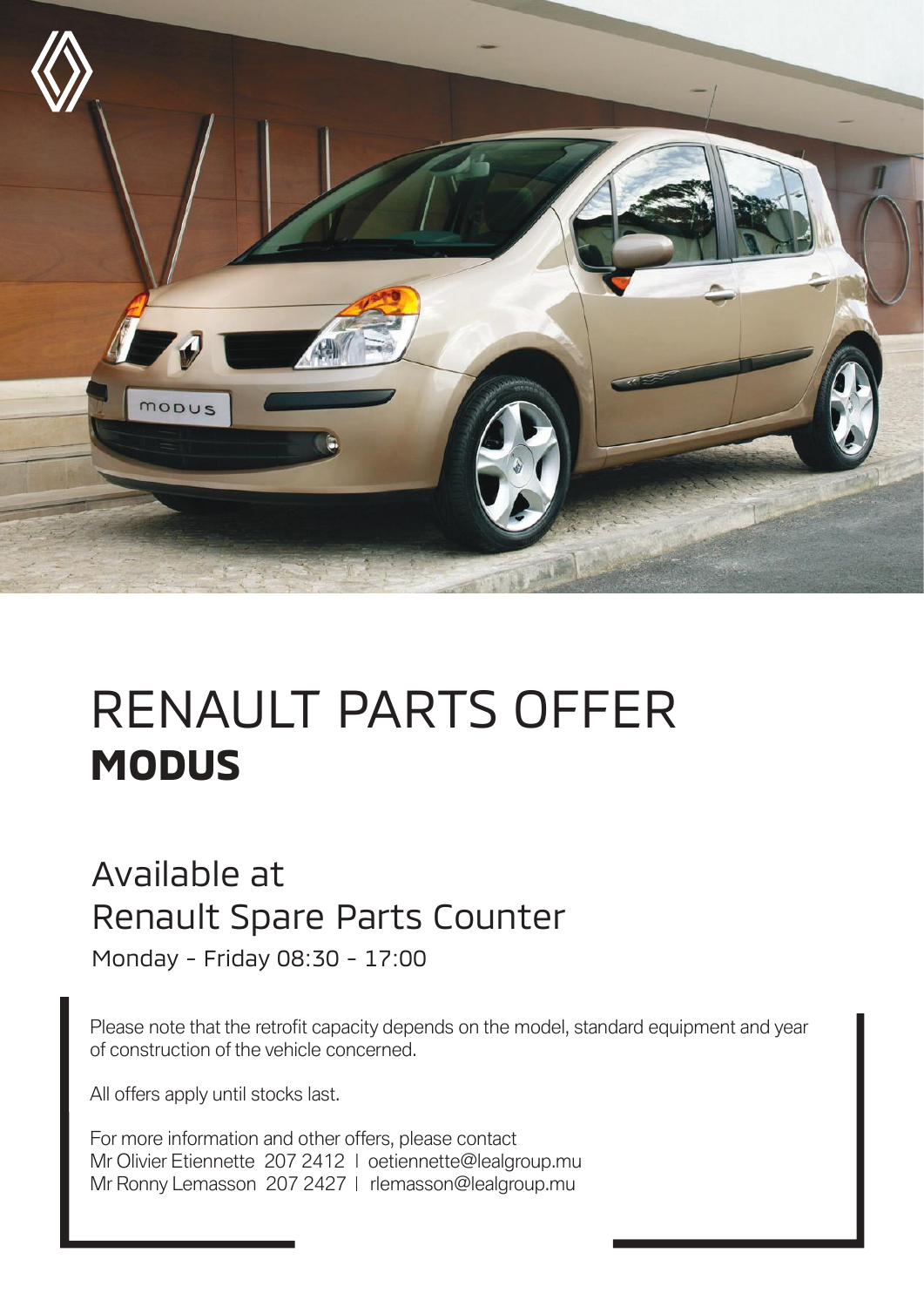

## **MODUS**

| Part No.   | <b>Part Description</b>       | Model                | Qty               | <b>Unit Normal</b><br>Price (Rs) | $\frac{0}{0}$ | <b>Unit Special</b><br>Price (Rs) |
|------------|-------------------------------|----------------------|-------------------|----------------------------------|---------------|-----------------------------------|
| 7701410155 | <b>ESSUIE GLACE</b>           | JP0T/<br><b>JPOU</b> | 4                 | 537                              | 40%           | 322                               |
| 8200660025 | ALTERNATEUR120A               | JP03                 | $\mathbf{1}$      | 41,805                           | 40%           | 25,083                            |
| 112103737R | <b>TAMPON ELASTIQUE</b>       | <b>JPOT</b>          | 1                 | 6,095                            | 40%           | 3,657                             |
| 288904409R | <b>ESSUIE GLACE AV G</b>      | <b>CNOC</b>          | $\overline{2}$    | 1,194                            | 40%           | 716                               |
| 7701069553 | <b>MIROIR RETRO DROIT</b>     | JP03                 | $\mathbf{1}$      | 1,977                            | 50%           | 989                               |
| 8201079463 | BIELLETTE BARRE STABILISATEUR | JP03                 | $\overline{2}$    | 3,331                            | 50%           | 1,665                             |
| 288905749R | COLLECTION BALAIG& D          | JP0T/<br>JP03        | $\mathbf{1}$      | 1,556                            | 50%           | 778                               |
| 7701476771 | KIT REPARATION CABLAGE        | <b>JPOT</b>          | $\overline{2}$    | 3,505                            | 50%           | 1,752                             |
| 8200356174 | <b>BANDE ADHESIVE</b>         | <b>JPOT</b>          | 105               | 597                              | 50%           | 298                               |
| 8200808363 | <b>JOINT REPARTITEUR</b>      | <b>CNOS</b>          | $\mathbf{1}$      | 968                              | 50%           | 484                               |
| 8200880458 | <b>FILTRE AIR</b>             | <b>CNOS</b>          | $\overline{2}$    | 713                              | 50%           | 357                               |
| 306206584R | RECEPTEUR CONCENT             | <b>CNOS</b>          | $\overline{2}$    | 11,683                           | 80%           | 2,337                             |
| 7701068104 | <b>FILTRE AIR</b>             | <b>CNOC</b>          | $\mathbf{1}$      | 706                              | 80%           | 141                               |
| 7701209802 | MOTEUR GMV A/CON              | JP03                 | 1                 | 18,202                           | 80%           | 3,640                             |
| 8200209496 | <b>CONTACTEUR MARCHE ARR</b>  | <b>JPOT</b>          | $\mathbf{1}$      | 2,513                            | 80%           | 503                               |
| 8200214103 | SUPPORT CENTRAL BOUCLIER      | <b>JPOT</b>          | 1                 | 1,475                            | 80%           | 295                               |
| 8200221498 | RADIATEUR CONDENSEUR          | <b>MODUS</b>         | $\mathbf{1}$      | 36,048                           | 80%           | 7,210                             |
| 7701064034 | <b>ESSUIE GLACE AVD</b>       | <b>CNOC</b>          | $12 \overline{ }$ | 5,986                            | 80%           | 1,197                             |
| 7701065740 | REPETITEUR LATERAL            | <b>JPOT</b>          | 1                 | 2,271                            | 80%           | 454                               |
| 7701067337 | <b>MIROIR RETROVISEUR</b>     | <b>CNOS</b>          | $\mathbf{1}$      | 2,880                            | 80%           | 576                               |
| 7701067647 | <b>CYLINDRE FREIN ARRIERE</b> | <b>CNOC</b>          | $\overline{2}$    | 2,105                            | 80%           | 421                               |
| 7701069555 | COQUILLE RETRO G              | JP03                 | $\mathbf{1}$      | 2,972                            | 80%           | 594                               |
| 7701069735 | PROJECTEUR GAUCHE             | JP03                 | 1                 | 20,268                           | 80%           | 4,054                             |
| 7701209586 | <b>SEGMENT FREIN ARRIERE</b>  | CNOC                 | 3                 | 4,223                            | 80%           | 845                               |
| 7703602246 | <b>VIS H EMBASE</b>           | <b>JPOT</b>          | $\overline{2}$    | 393                              | 80%           | 79                                |
| 7711226808 | <b>DEFLECTEUR AIR</b>         | JP03                 | $\mathbf{1}$      | 3,448                            | 80%           | 690                               |
| 7711226810 | <b>BAVETTES ARRIERE</b>       | <b>JPOT</b>          | 1                 | 1,706                            | 80%           | 341                               |
| 8200290356 | POMPE JAUGE                   | <b>JPOT</b>          | $\mathbf{1}$      | 26,496                           | 80%           | 5,299                             |
| 8200748375 | LEVE VITRE AVD ELECTRIQUE     | <b>JPOT</b>          | $\mathbf{1}$      | 19,773                           | 80%           | 3,955                             |
| 8200801329 | LEVE-VITRE AR D               | JP03                 | $\mathbf{1}$      | 27,438                           | 80%           | 5,488                             |
| 8200939896 | <b>TAMPON ELASTIQUE</b>       | <b>CNOS</b>          | $\mathbf{1}$      | 3,197                            | 80%           | 639                               |
| 8200976492 | <b>SURTAPIS DAMIER</b>        | <b>CNOS</b>          | $\mathbf{1}$      | 11,874                           | 80%           | 2,375                             |

Price is per unit and includes VAT.